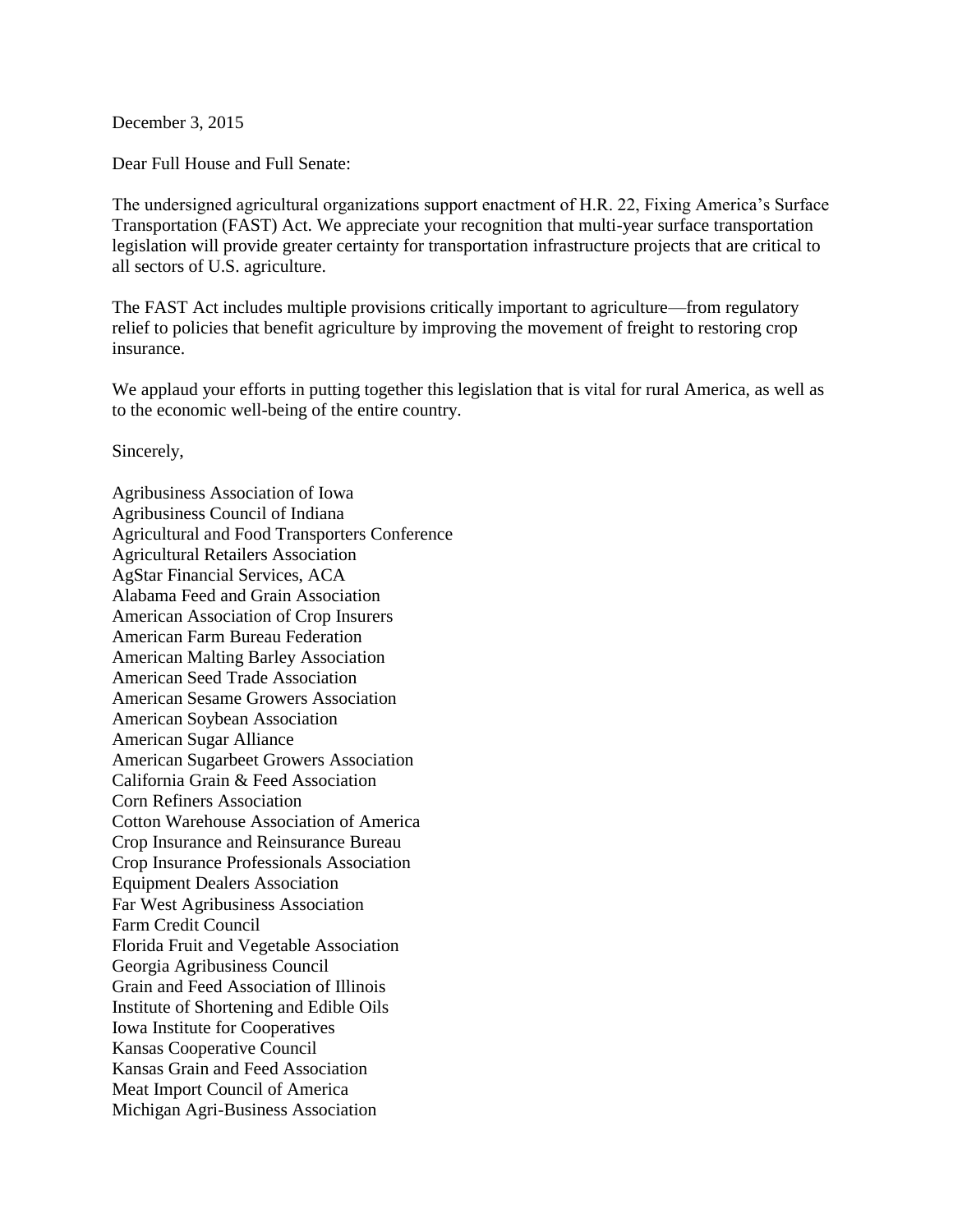Michigan Bean Shippers Minnesota Grain and Feed Association Missouri Agribusiness Association National Association of Mutual Insurance Companies National Association of Professional Insurance Agents National Association of State Departments of Agriculture National Association of Wheat Growers National Barley Growers Association National Cattlemen's Beef Association National Corn Growers Association National Cotton Council National Council of Farmer Cooperatives National Crop Insurance Services National Farmers Union National Grain and Feed Association National Milk Producers Federation National Oilseed Processors Association National Pasta Association National Peach Council National Pork Producers Council National Potato Council National Rural Electric Cooperatives Association National Sorghum Producers National Sunflower Association National Turkey Federation Nebraska Grain and Feed Association North American Meat Institute North American Millers' Association North Dakota Grain Dealers Association Northeast Agribusiness and Feed Alliance Ohio AgriBusiness Association Oklahoma Agribusiness Retailers Association Oklahoma Agricultural Cooperative Council, Inc. Oklahoma Grain and Feed Association Pacific Northwest Grain & Feed Association ProAg Rocky Mountain Agribusiness Association Rural & Agriculture Council of America South Dakota Grain & Feed Association Southern Peanut Farmers Federation Southwest Council of Agribusiness The Agriculture Transportation Coalition The Fertilizer Institute The Independent Insurance Agents & Brokers of America United Fresh Produce Association United States Hide, Skin and Leather Association U.S Apple Association U.S. Canola Association US Custom Harvesters